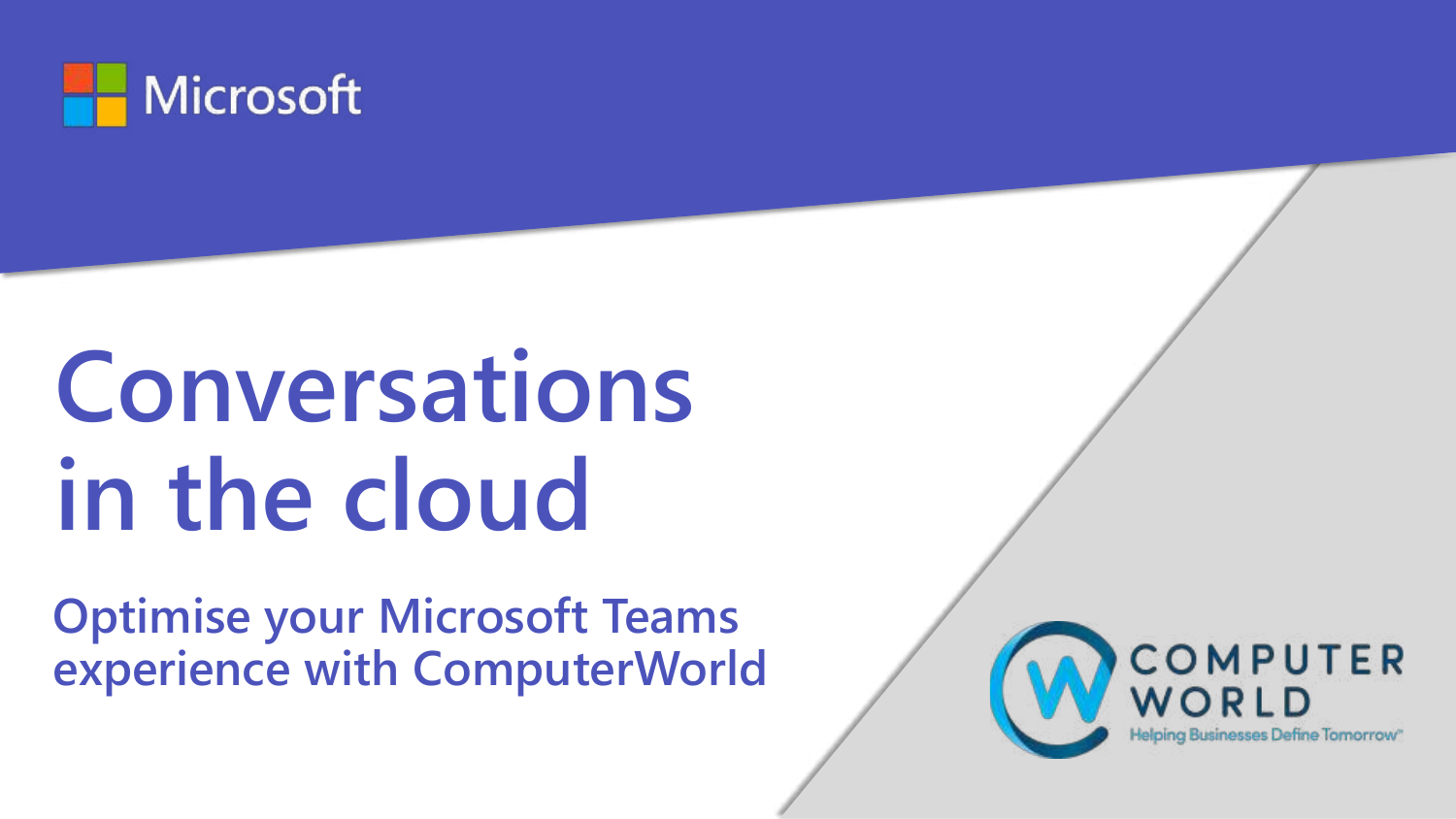## **Who we are**

ComputerWorld is one of the UK's most trusted providers of expert business IT solutions, consultation, training and support.

ComputerWorld specialises in full installation, support and training for team members, while working with senior executives on the strategies that will best execute their business change projects—enabling organisations to maximise their technology investments.

Nobody knows more about virtualisation and cloud, wired and wireless networking, Microsoft technologies, telephony and collaboration tools, business mobility and security than ComputerWorld's experts.

Our dedicated specialists understand how organisations can make the most of their technology while clearly and thoroughly explaining our recommended solutions, processes and business benefits.

Crucially, ComputerWorld strives to understand your business needs first, assigning our business technologists to work alongside all important stakeholders in your business—acting as an extension of your IT team and "helping you define tomorrow".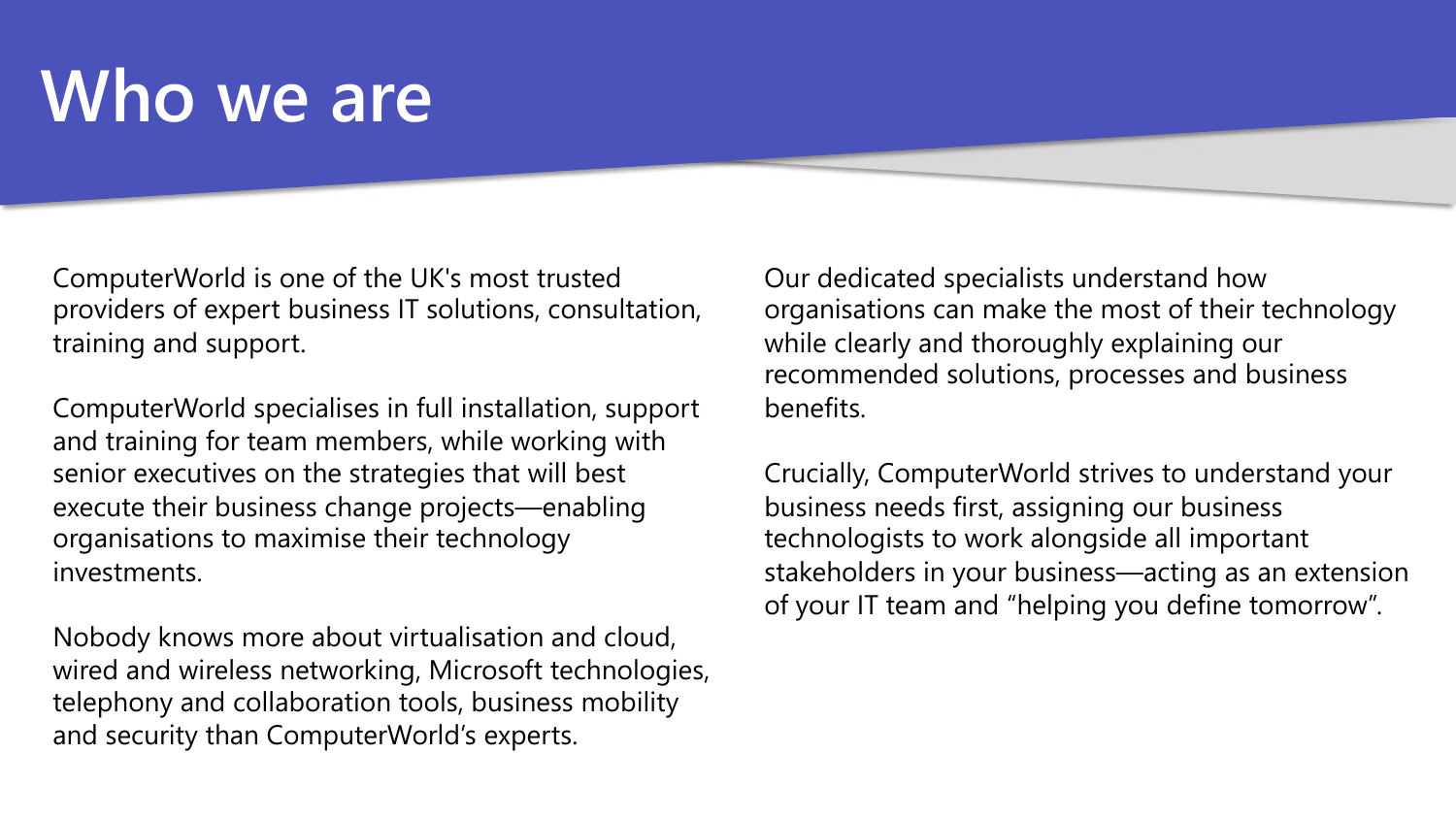# **Reconnect with modern calling**

**in Microsoft Teams**



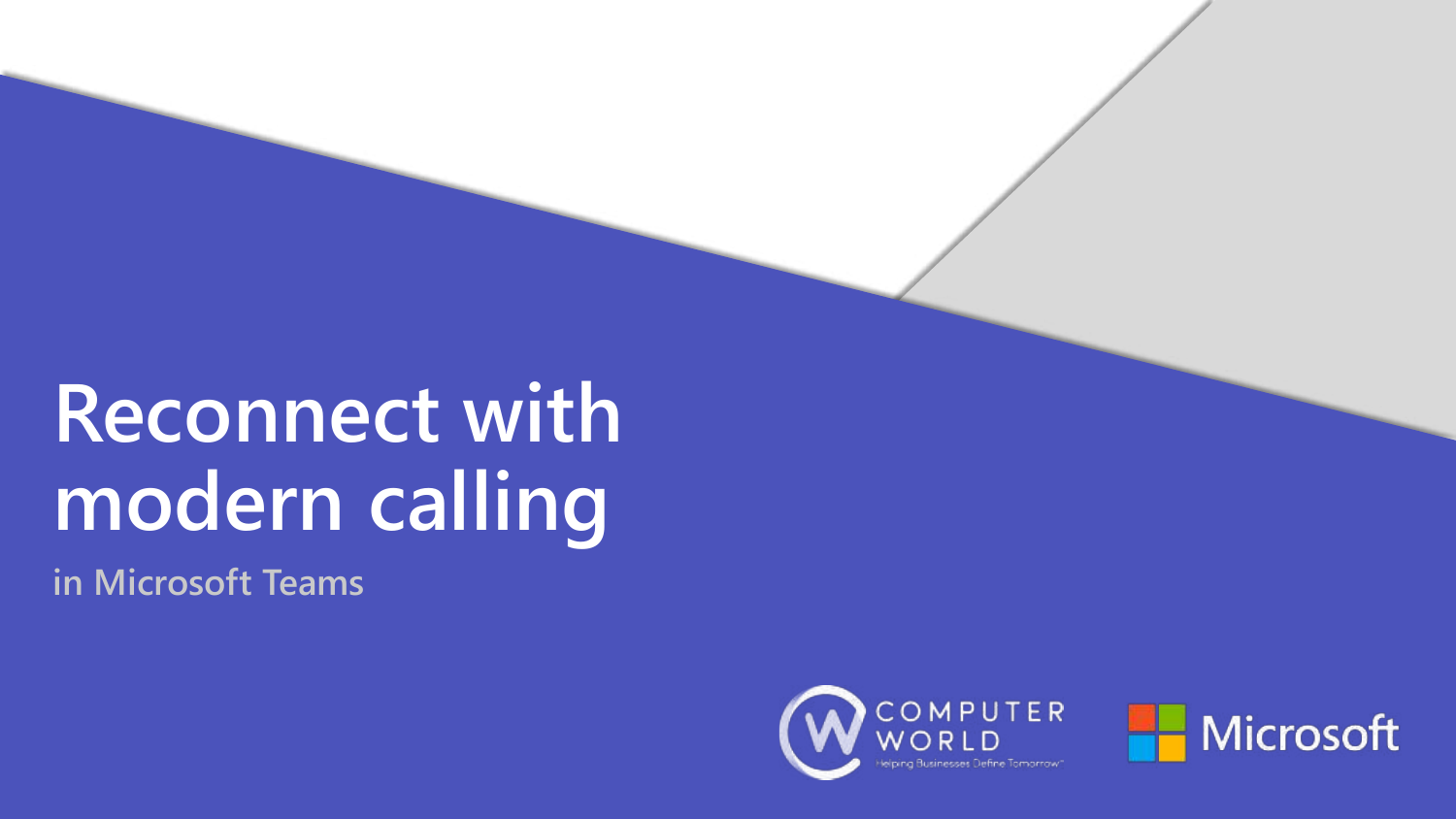# **Voices matter**

**for building personal connections and creating clarity**

During 2020, businesses around the globe were forced to reprioritise their resources and budgets to equip employees for remote work, practically overnight. Suddenly, the use of video communications skyrocketed. People adjusted quickly to moving meetings online, but one of the most notable challenges driven by the shift to remote work has been to maintain the personal connections that come from the ad hoc and serendipitous conversations that happen in the physical office.

In fact, studies show<sup>1</sup> that a person's voice is the signal that builds personal connections and creates clarity, which is why actually speaking with colleagues and customers is more important now than ever. And on average, calls are just one-fourth the length of a typical meeting, making calling a quick and efficient way to reconnect and collaborate.

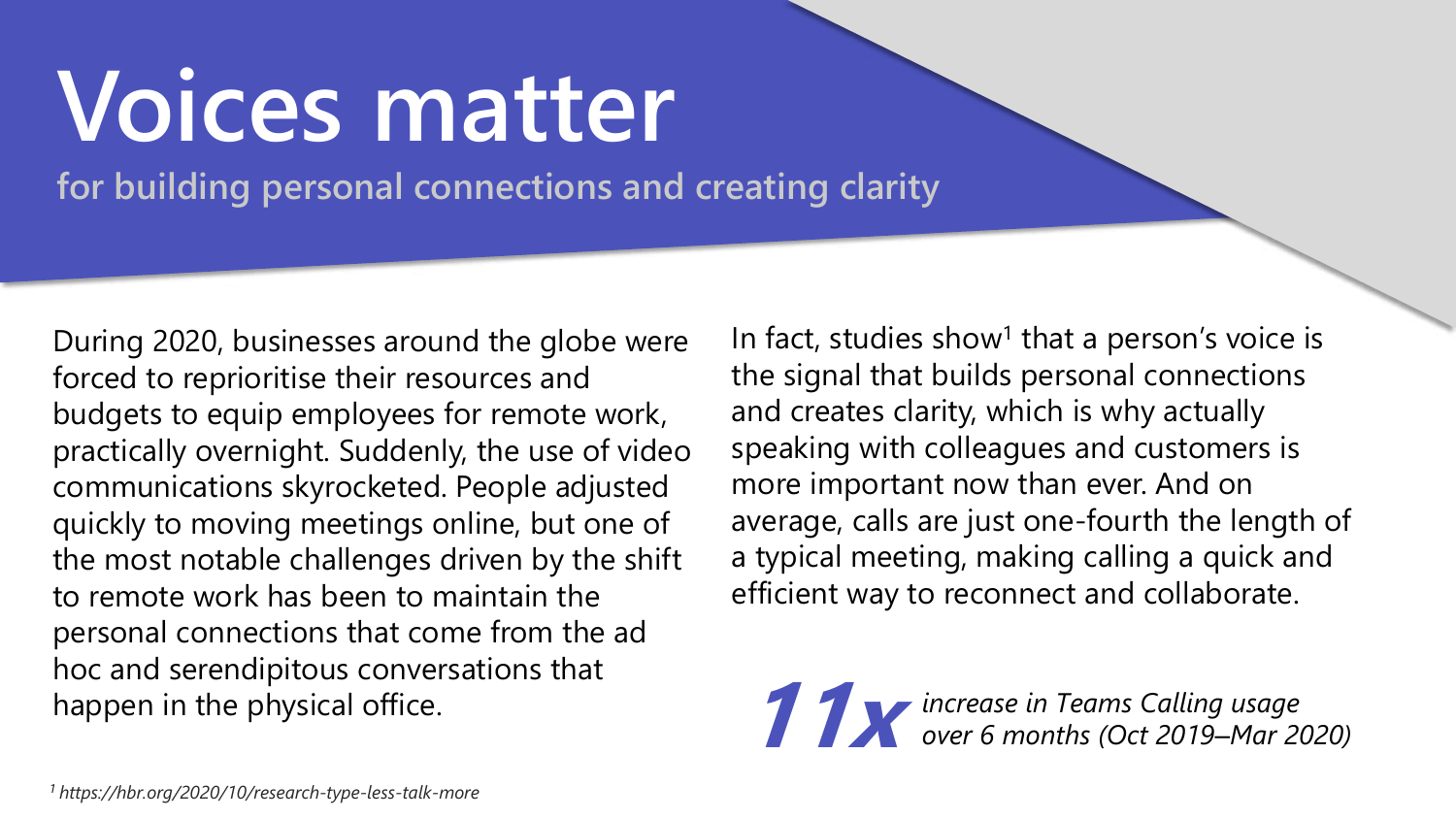## **Today's needs demand a modern calling solution**



**Hybrid workspaces split between office & home**

**Evolving calling scenarios**

**Pressure on IT budget & resources**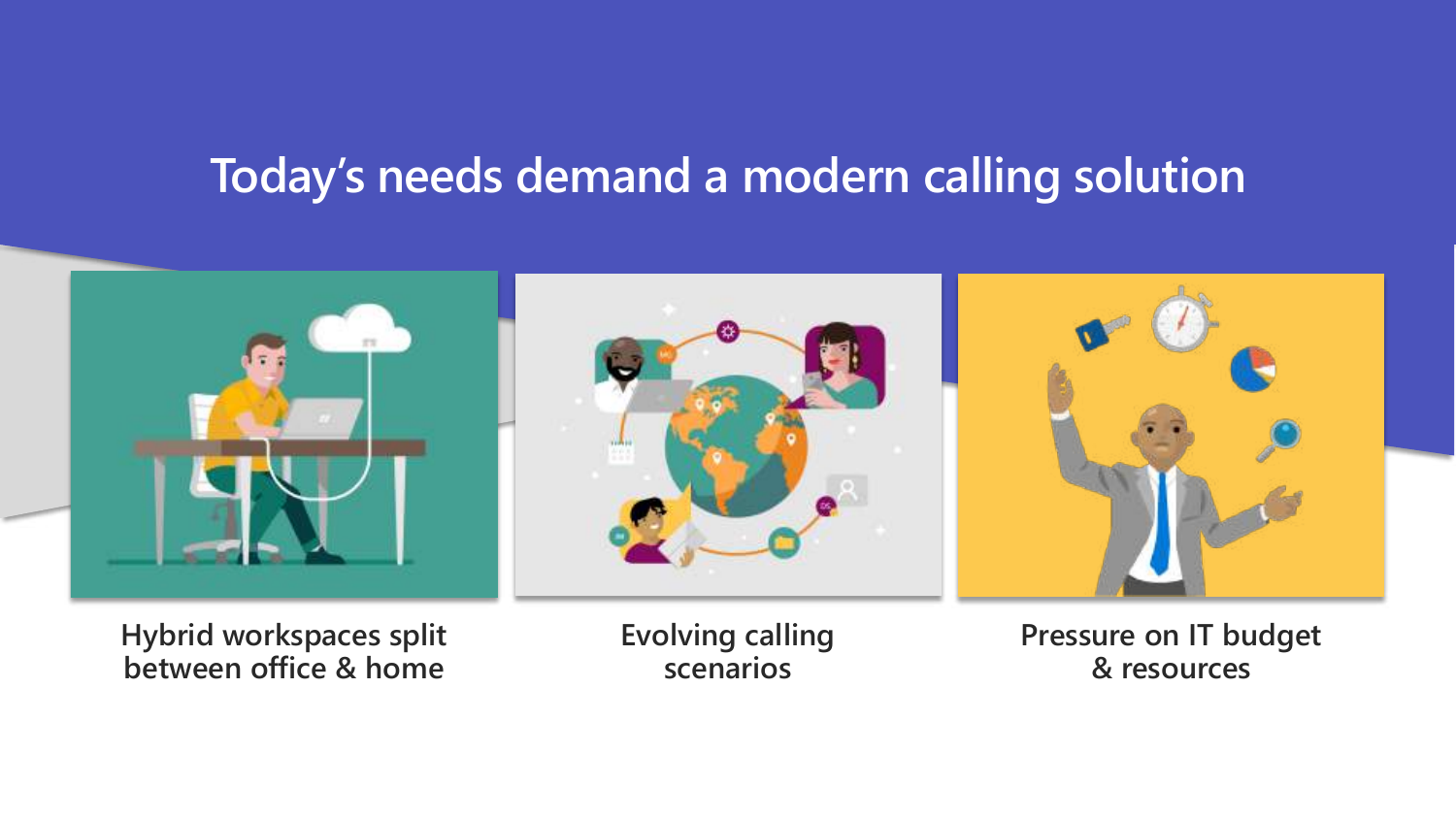## **Untether your staff**

Traditional business communication systems rely on legacy hardware connected to the landline that not only occupies space in your office, but also requires special maintenance which makes it expensive.

These systems were designed for an in-house office environment. As remote work practices gain traction, organisations relying on legacy hardware can expect to see their business continuity disrupted, as nobody will be available to pick up the calls.

The surge of hybrid work environments demands technology that enables employees to stay connected wherever they are, from any device.

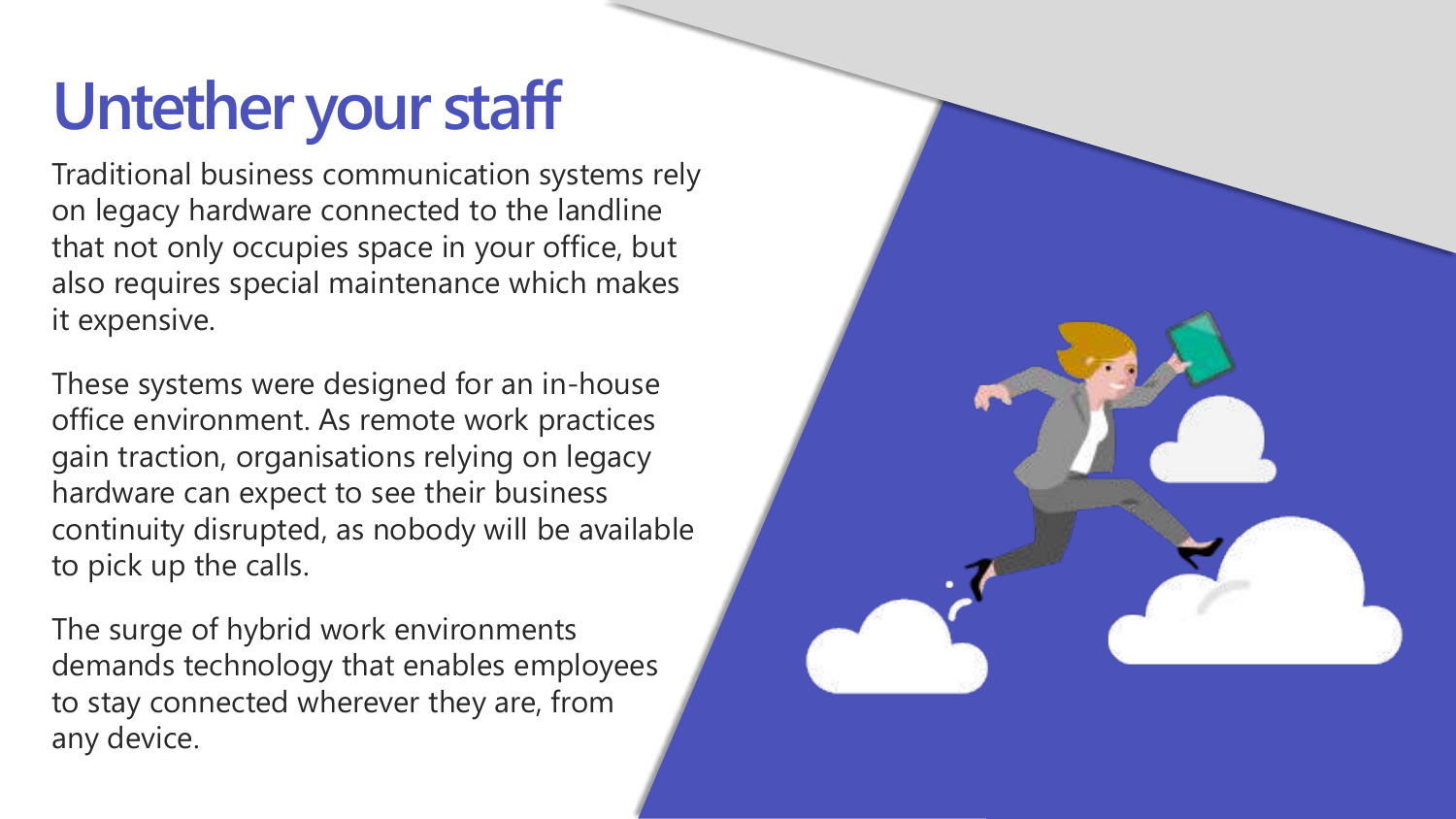## **Right to disconnect**



Governments around the world have started to enforce new remote working legislation, many of which can provide use case outcomes for proposed initiatives in the UK.

In Chile for example, the 'right to disconnect' restricts employers from asking their staff to use their personal phones for business. And many business owners are issuing a second mobile.

This approach not only annoys employees as they need to carry two mobiles but also incurs unnecessary hardware expenses. Wouldn't it be better to provide employees a separate business number they can access when they need via their personal mobile (or PC)?

Here in the UK, we are likely to see more remote work regulations in the coming months, but regardless of compliance, organisations should be considering best practices that support employees' wellbeing.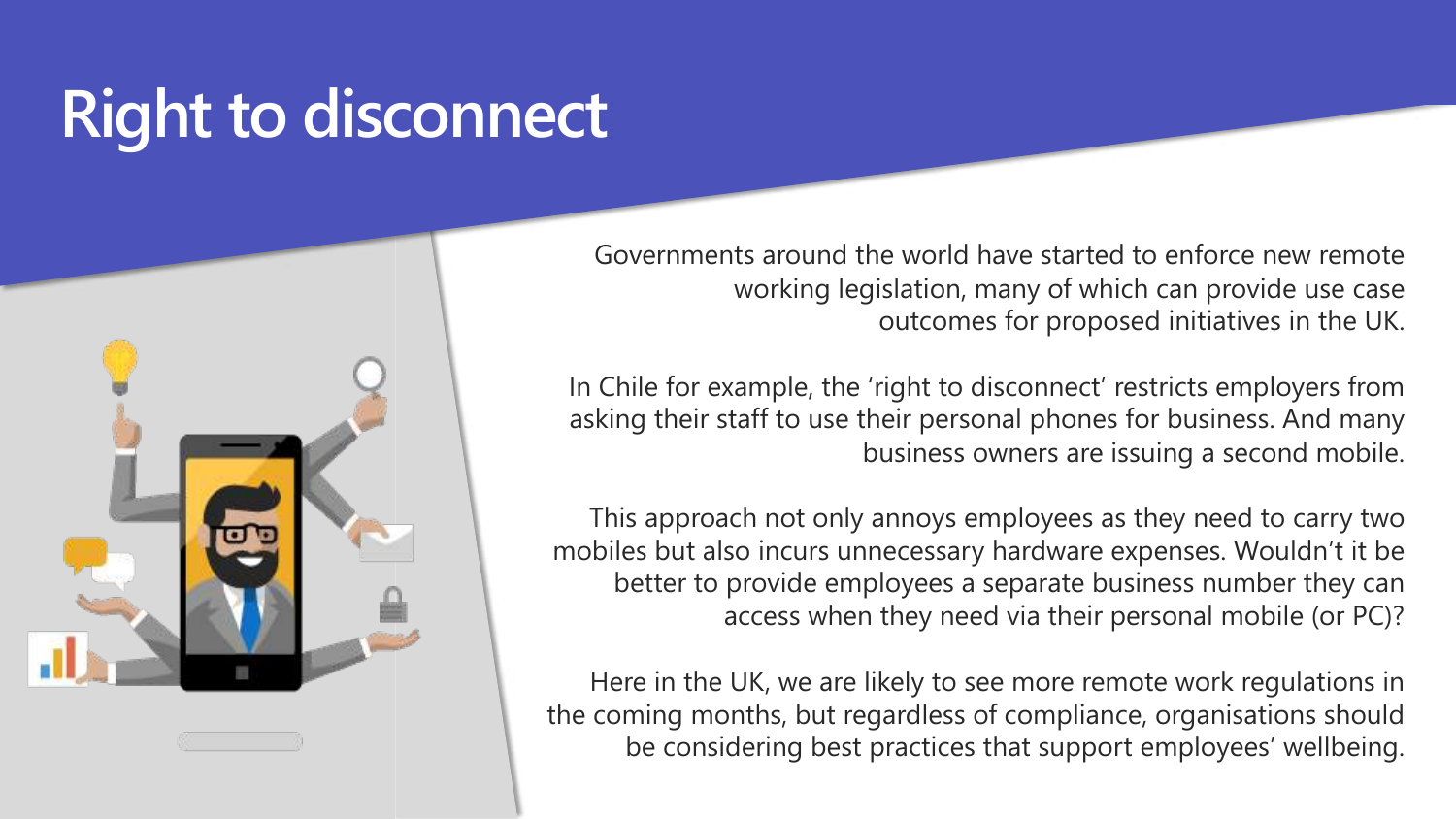

## **On-Premises vs Cloud**

Investing in on-premises infrastructure might have been the right decision at the time, but when considering a hybrid work setup it may not be ideal.

Upfront hardware costs, lengthy software contracts and the need for a technician to physically come to the office to implement the system can be quite expensive. System failures can disrupt business operations for days until the technician becomes available, resulting in significant opportunity loss and poor customer experience.

In a world where subscriptions are the way we access movies, music and even food, why not move your phonesystem to a pay-as-you-go cloud subscription where you can get remote support when you need it?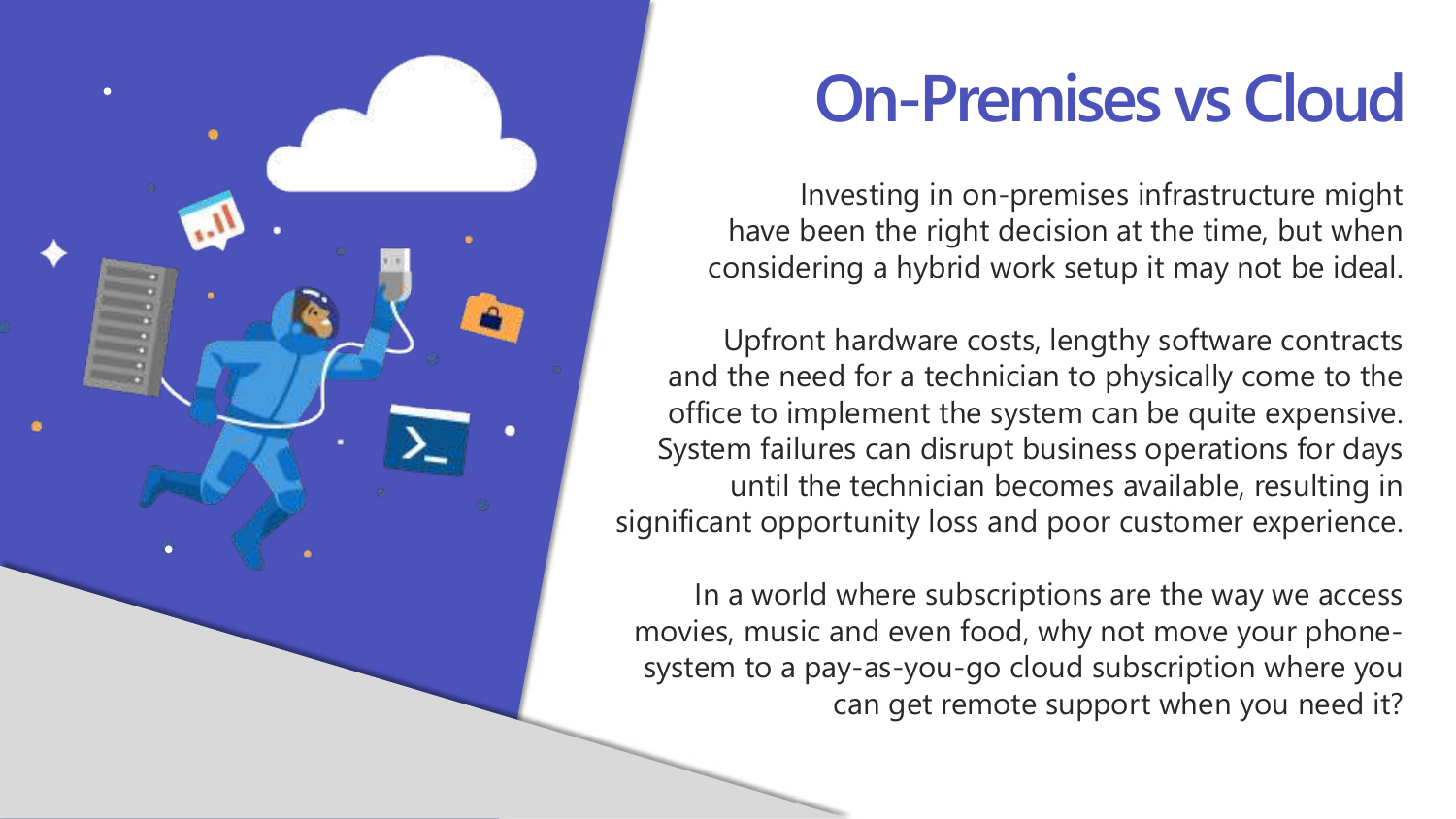## **Your people are your most valuable asset**

**71%** of UK workers want flexible work options to stay in their companies after the COVID-19 crisis has passed.

As the government eases lockdown measures, companies are planning how their employees can return to the office—and how often. To attract and retain talent, businesses need to focus on their culture, their processes and their technology.

Solutions need to enable modern capabilities and devices while providing legacy features. Users should be able to place and receive calls from any workplace, on any device. Calling alone is a great way to reconnect and quickly share information. However, when you integrate calls with different modes of communication, they can act as a productivity force multiplier.



**For IT staff, handling multiple vendors can lead to complex implementations, costly licensing and dispersed apps management, plus increased cybersecurity vulnerabilities, adding more pressure to their time-scarce days.**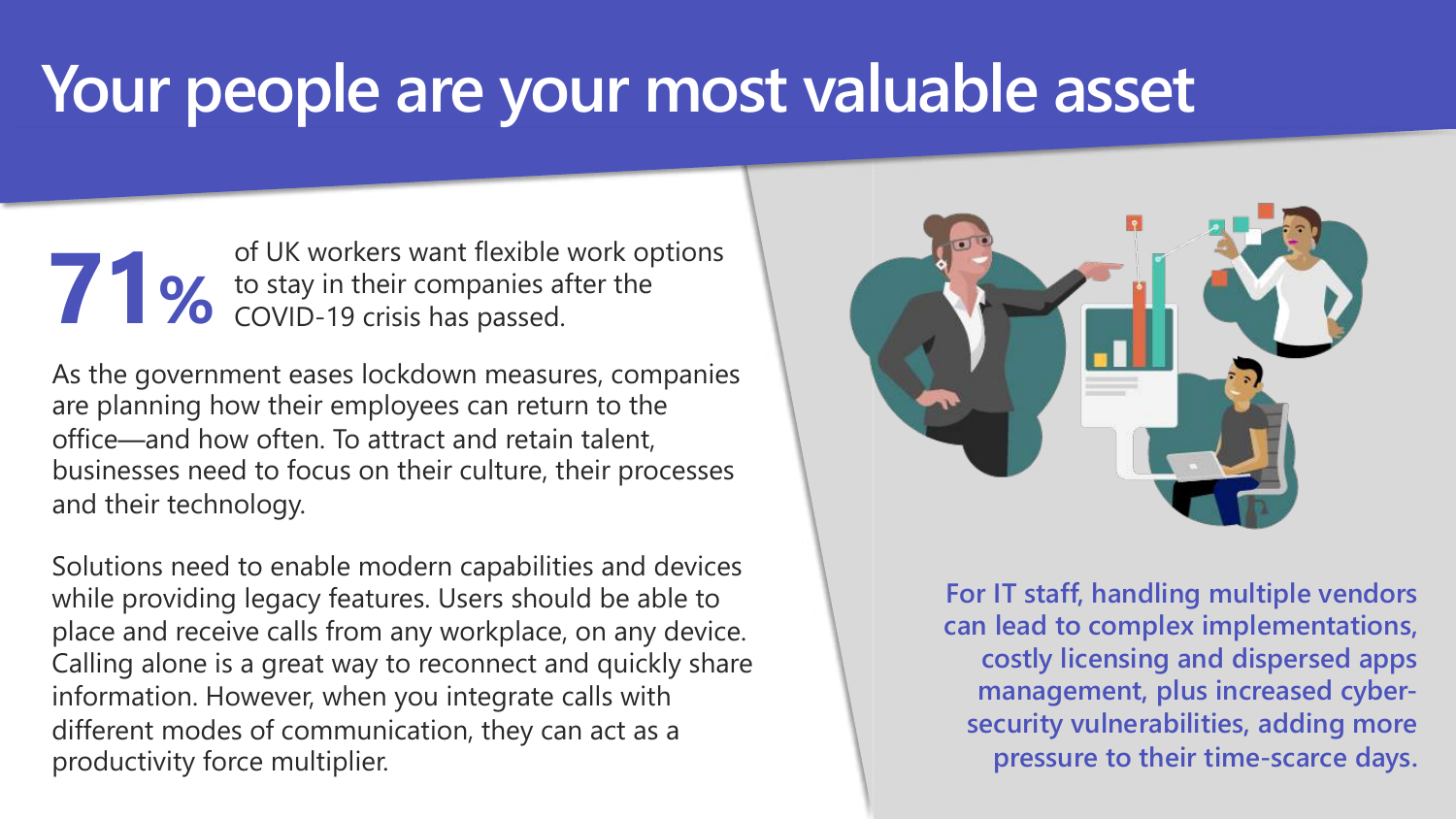### **Microsoft Teams is a complete and modern voice platform**

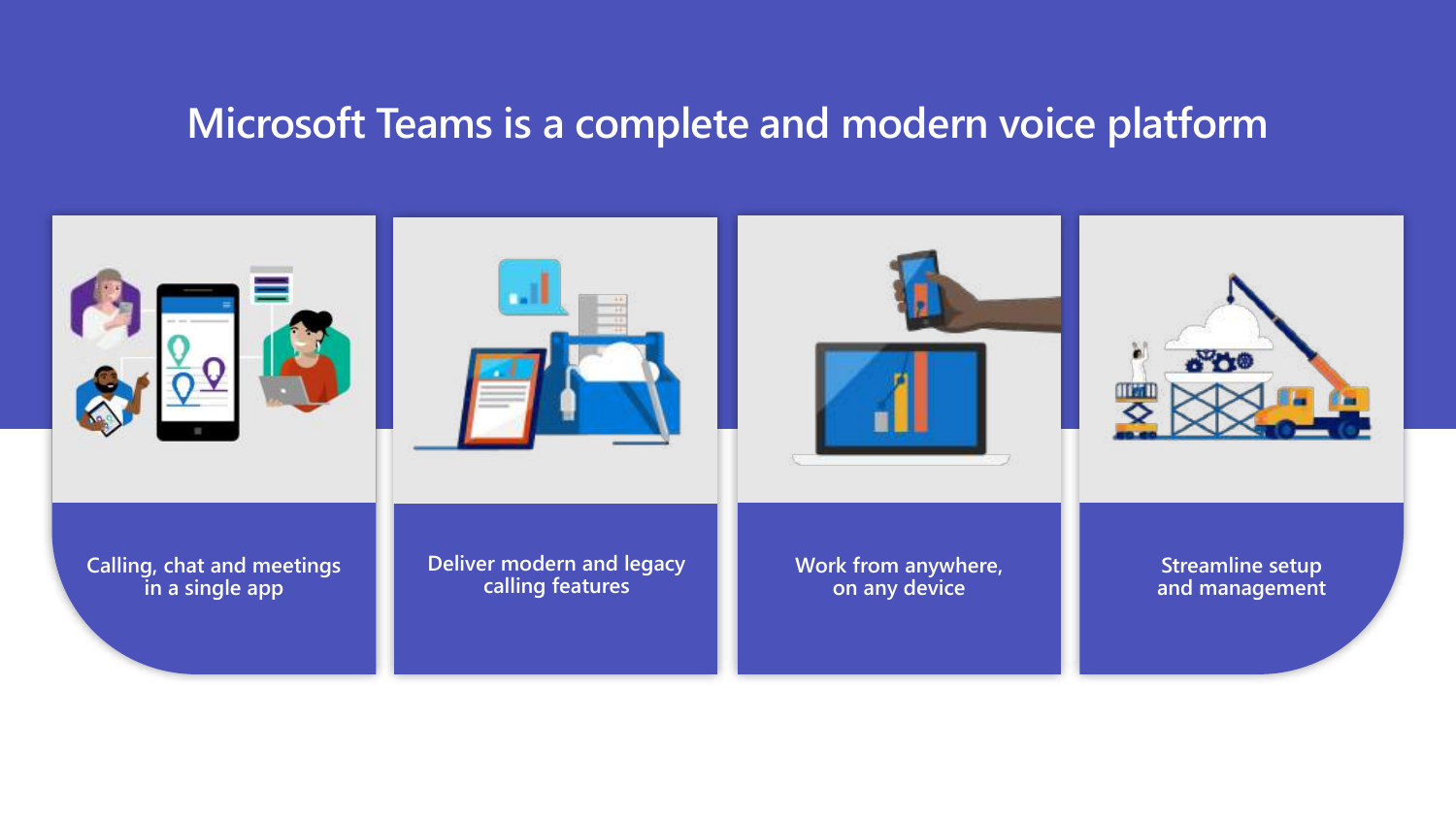

### **Calling, chat and meetings in a single app**

Work smarter by bringing together calling, chat and meetings in an all-in-one app you can access from your PC, mobile or internet browser.

Quickly start a call from chat, contact card, Outlook or the Calls app

Collaborate in the Office apps within calls and meetings.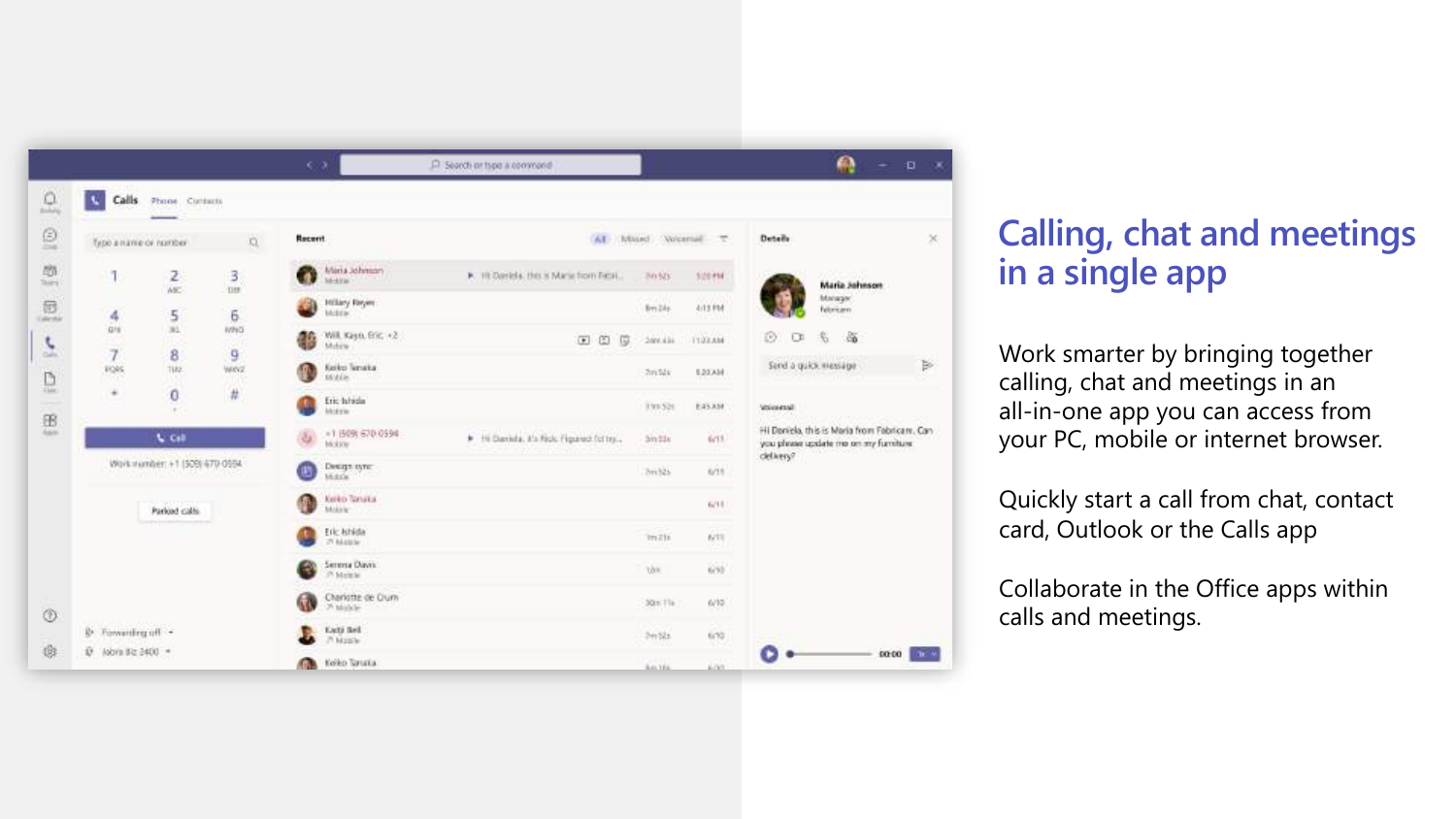### **Deliver modern and legacy features**

Count on cloud calling features such as consultative transfers, music on hold, call park, voicemail transcription and more.

Work as a team with group call pickup, delegation, and shared line appearance.

Use built-in auto attendants and call queues, or easily connect to your favourite contact centre software.

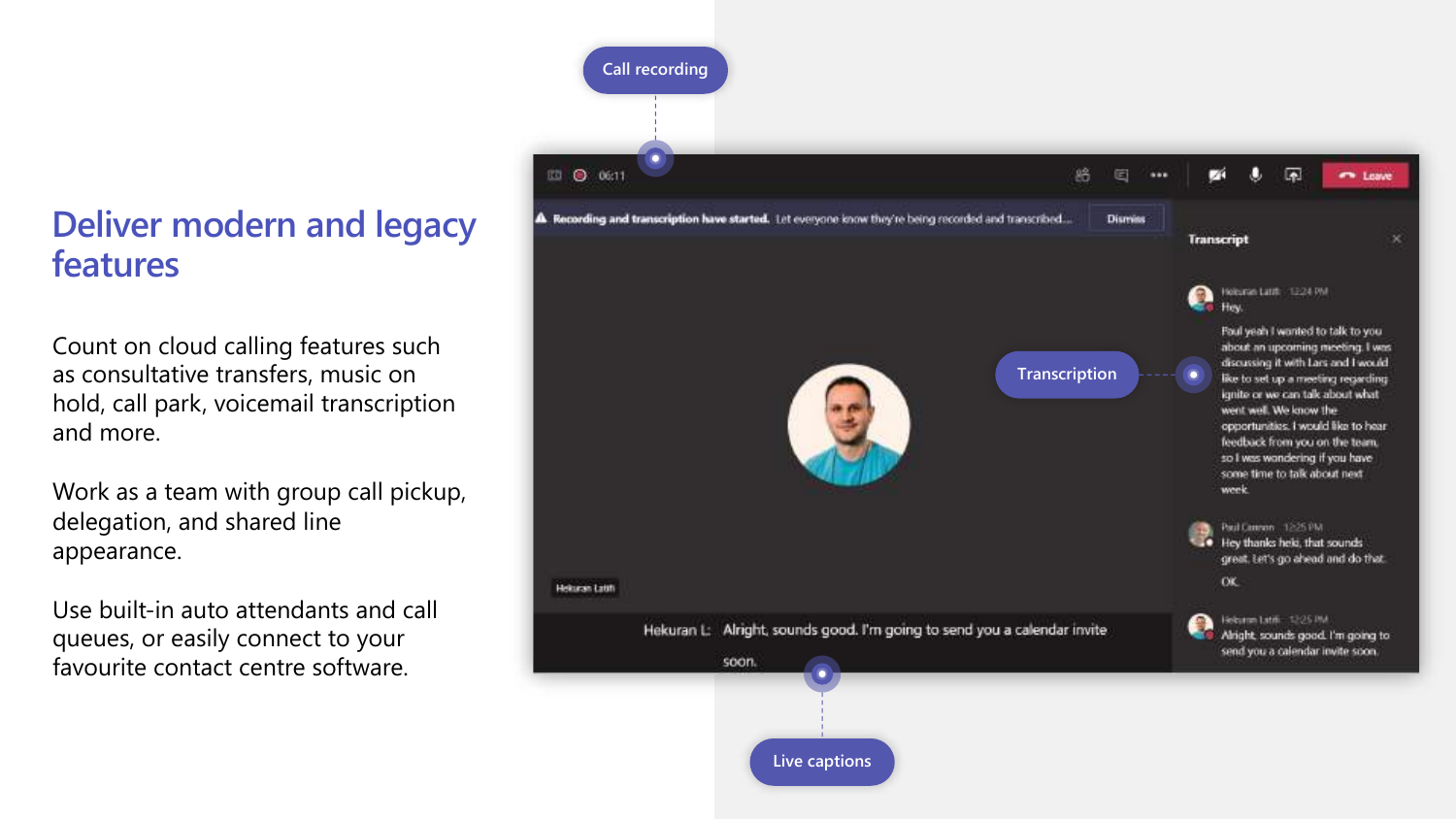

### **Work from anywhere, on any device**

Stay connected with a single primary phone number across your computer, mobile devices and desk phone.

Provide colleagues with a range of devices to meet their work needs, from basic phones to premium Teams displays.

Take advantage of flexible monthly payment plans with the new Teams Device as a Service program.\*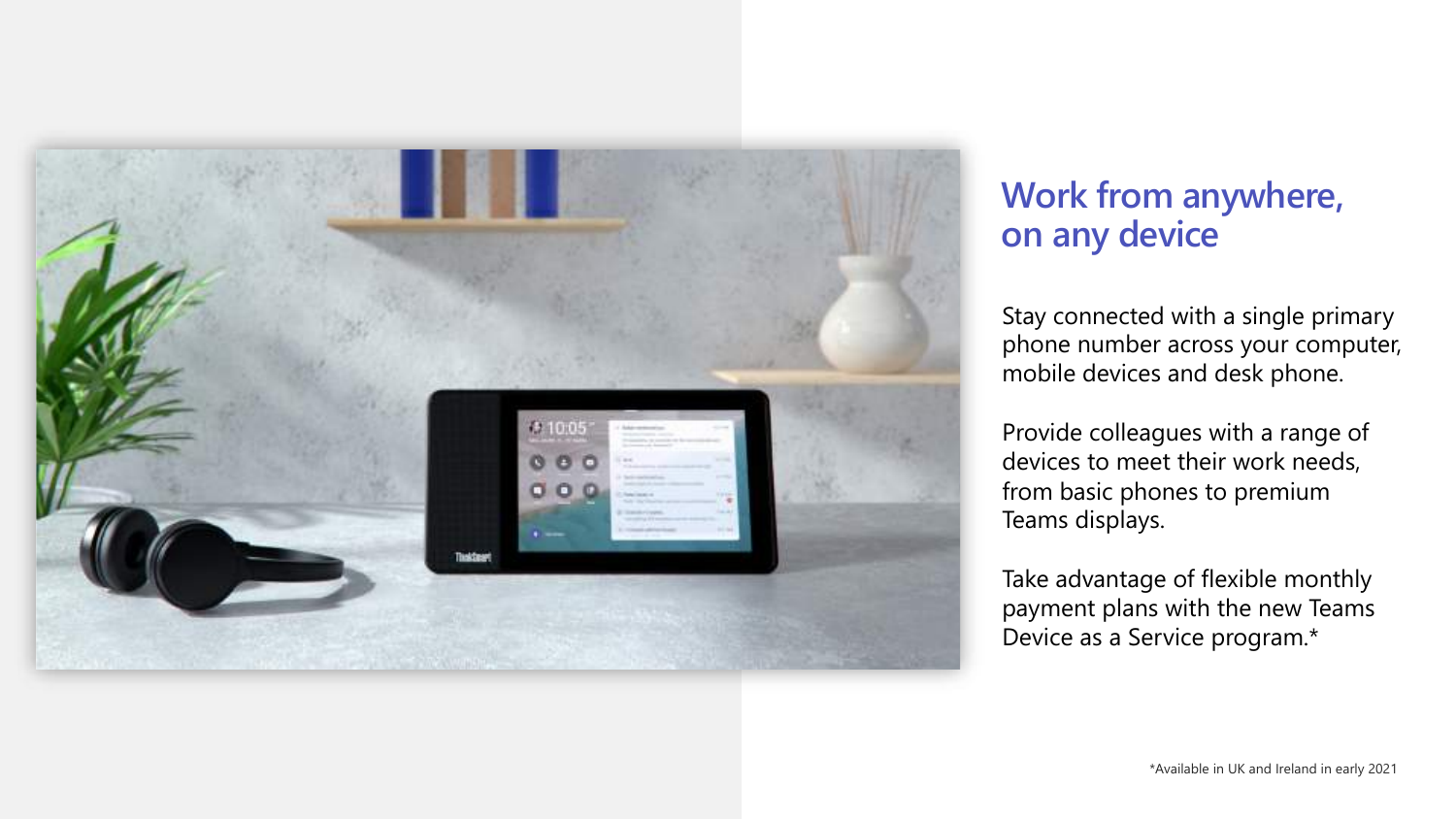### **Streamline setup and management**

Easily add phone numbers and manage your phone system with the Teams Admin Center.

Monitor and resolve performance issues with Call Analytics and the Call Quality Dashboard.

Provide users with enhanced reliability for critical calls with capabilities like Survivable Branch Appliance.

| Documentation (Notice Co., in 1944) |                                                                                                                                                                                                                 |                          |                 |                                  |  |       | $\equiv$ | $\sigma$            | $\sim$ |
|-------------------------------------|-----------------------------------------------------------------------------------------------------------------------------------------------------------------------------------------------------------------|--------------------------|-----------------|----------------------------------|--|-------|----------|---------------------|--------|
|                                     | C B https://admin.teams.miprosoft.com/phote-sumbers                                                                                                                                                             |                          |                 |                                  |  | 自由单盘一 |          |                     |        |
| Control Electronics                 | Microsoft Teams administrated                                                                                                                                                                                   |                          |                 |                                  |  |       | ۰        | -91                 | ۰      |
| Ξ                                   |                                                                                                                                                                                                                 |                          |                 |                                  |  |       |          |                     |        |
| <b>CLEROUT</b>                      | Phone numbers                                                                                                                                                                                                   |                          |                 |                                  |  |       |          |                     |        |
| <b>M. Terms</b>                     | To set op colling fasteres far sent and perceps to your organisation, you can get new members at part easiling your flows a                                                                                     |                          |                 |                                  |  |       |          |                     |        |
| <b>Covers</b>                       | service provider. You can 4 unage phone europes including lessgrang, simplicating and releasing phone numbers for people<br>on for assured the world conferencing, with obtentiations of gastate. Issues recen- |                          |                 |                                  |  |       |          |                     |        |
| a comme                             |                                                                                                                                                                                                                 |                          |                 |                                  |  |       |          |                     |        |
| $5 - 0$ and                         | Circle Eleitric                                                                                                                                                                                                 |                          |                 |                                  |  |       |          |                     |        |
| <b>Hookey</b>                       |                                                                                                                                                                                                                 |                          |                 |                                  |  |       |          |                     |        |
| <b>Mensions</b> professor           | - For 2 121 1 Roses<br>$+ Att$                                                                                                                                                                                  |                          |                 |                                  |  |       |          | 7.0                 |        |
| ρ.<br><b>Scott regist</b>           | ı,<br>R.<br>Phone tutcher                                                                                                                                                                                       | <b>Jackson</b>           | <b>SHOW</b> THE | TARGA.                           |  |       |          |                     |        |
| <b>C</b> View                       | $+1679.0164635$                                                                                                                                                                                                 | Tem Diego, United States | <b>Users</b>    | record.                          |  |       |          |                     |        |
| <b>Phone manifest</b>               | +1412 816-4800                                                                                                                                                                                                  | Tan Deps Shiftet Steel   | <b>Links</b>    | Angred                           |  |       |          |                     |        |
| <b>Insurance</b><br>Did plane       | $+169.116333$                                                                                                                                                                                                   | Lar Dega United Diseas   | 1.5461          | <b>Linking Hell</b>              |  |       |          |                     |        |
| Died Sudru                          | <b>HARRY HOLE</b>                                                                                                                                                                                               | In Days Drive Bone.      | There.          | <b><i><u>Descriptive</u></i></b> |  |       |          |                     |        |
| <b>Welleville Big Jobbini</b>       | +1619 818.3855                                                                                                                                                                                                  | San Diego, Univer States | Alert           | Unestpact                        |  |       |          |                     |        |
| <b>Call economic</b>                |                                                                                                                                                                                                                 |                          |                 |                                  |  |       |          |                     |        |
| Auto advertisers:                   |                                                                                                                                                                                                                 |                          |                 |                                  |  |       |          |                     |        |
| <b>Call parts policies</b>          |                                                                                                                                                                                                                 |                          |                 |                                  |  |       |          |                     |        |
| Caling policies                     |                                                                                                                                                                                                                 |                          |                 |                                  |  |       |          |                     |        |
| Caller Dynaster                     |                                                                                                                                                                                                                 |                          |                 |                                  |  |       |          |                     |        |
| 1 Religiouslages                    |                                                                                                                                                                                                                 |                          |                 |                                  |  |       |          |                     |        |
| A Analytics Bungaritz               |                                                                                                                                                                                                                 |                          |                 |                                  |  |       |          |                     |        |
| <b>Op with settings</b>             |                                                                                                                                                                                                                 |                          |                 |                                  |  |       |          |                     |        |
| 2 forms                             |                                                                                                                                                                                                                 |                          |                 |                                  |  |       |          | <b>Greetbeckerk</b> |        |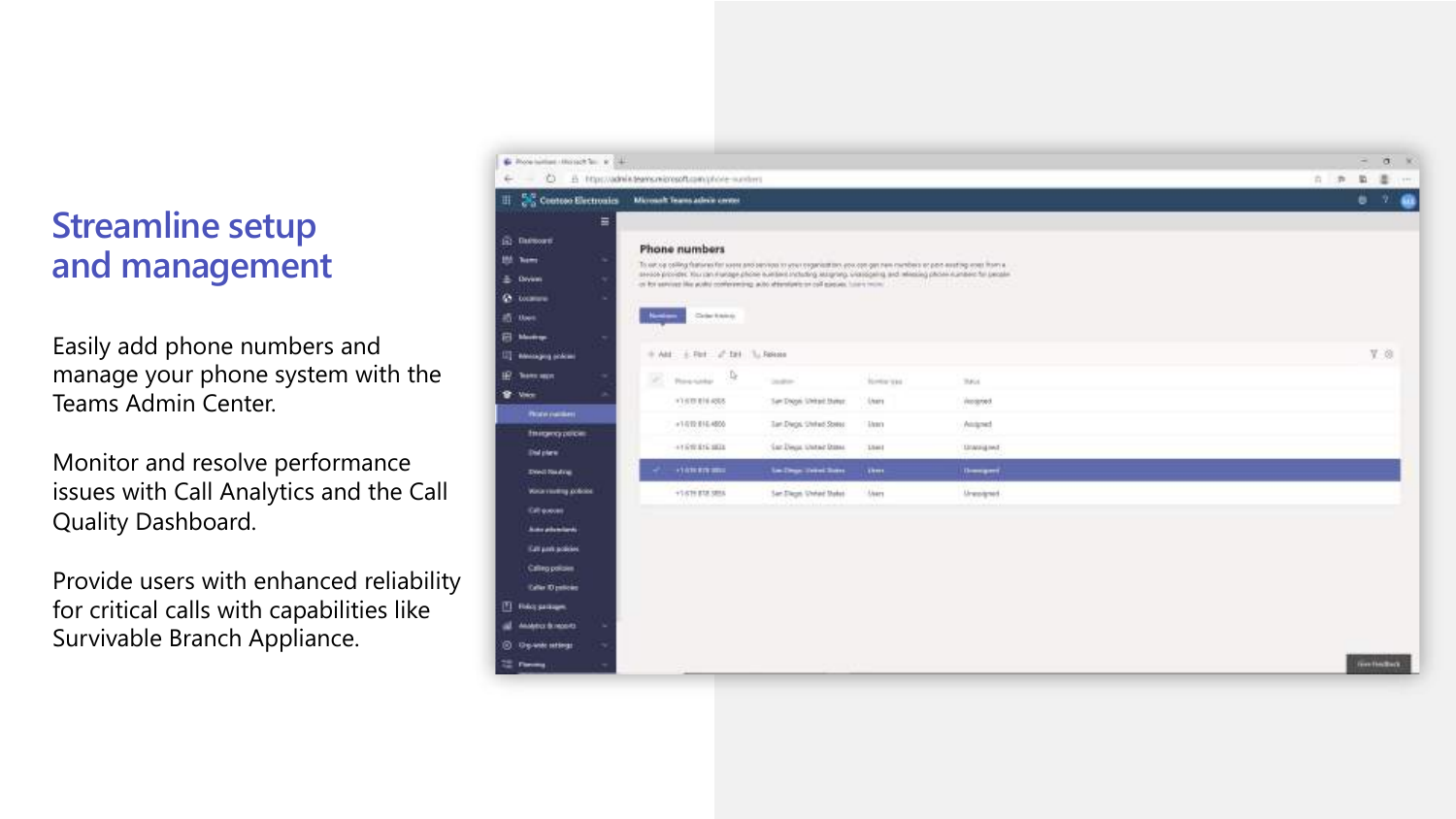## **Forrester Total Economic Impact Study**

**Using M365 Business Voice saves time, reduces costs and improves business performance**



 $\frac{4}{5}$ 

#### **1.25 hours per week** average time saved by employees



**~£220,000** three-year cost savings



"We had to replace the old PBX system. Replacing it with Cloud Voice as part of Teams maximised voice and video adoption and reduced costs."

**-** *CIO, government*

"We wanted all of our collaboration solutions, including voice, to be consistent and integrated. Microsoft was the only real solution out there."

**-** *Chief municipal officer, government*





**3 months** payback after go-live

#### Read the full report at <https://aka.ms/2021TEIcalling>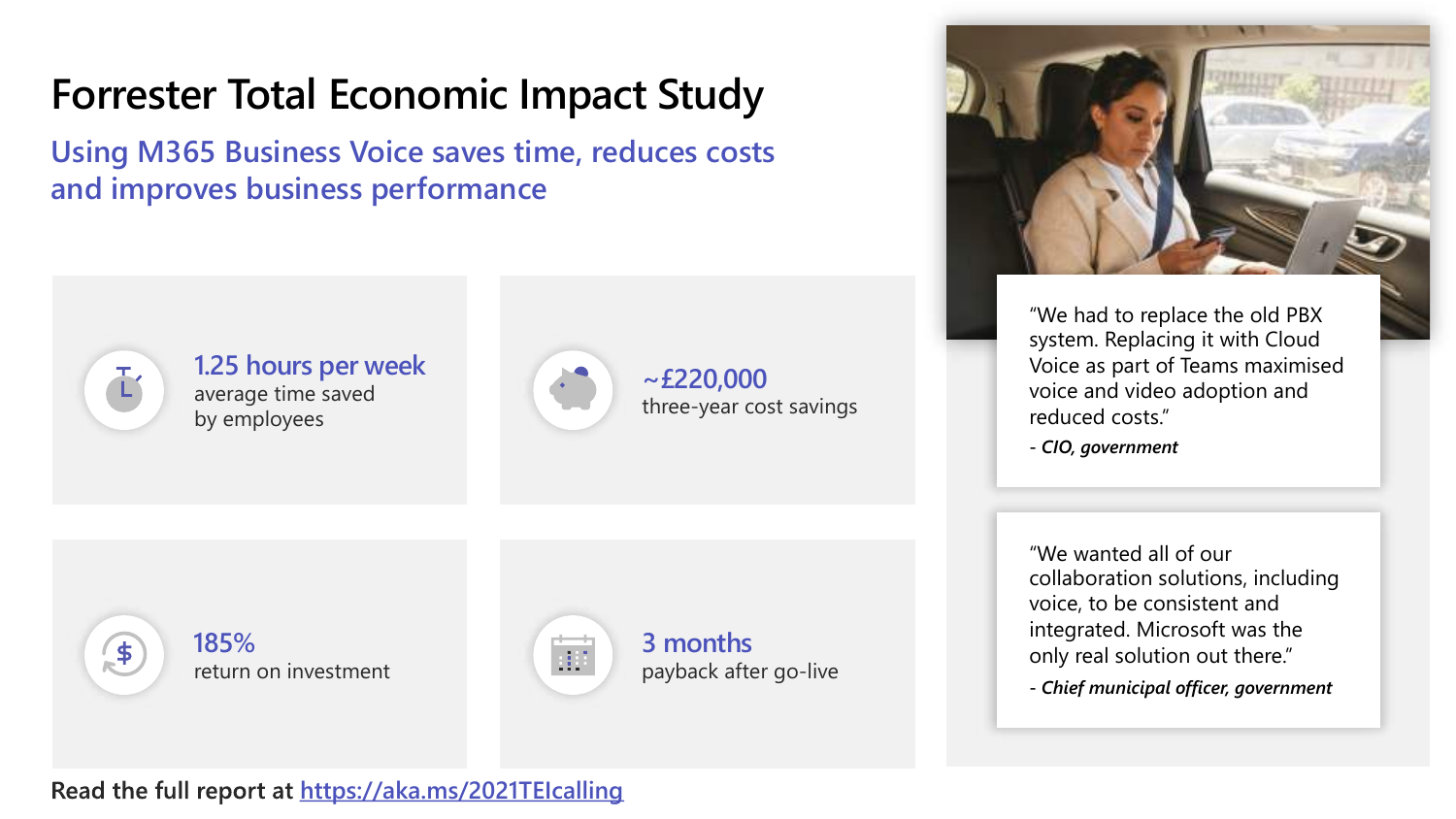## **Microsoft Teams is a trusted leader in calling**

Microsoft positioned highest for "Ability to Execute" in the 2020 Gartner Unified Communications as a Service (UCaaS) Magic Quadrant.

This is Microsoft's second consecutive year as a Leader for the Gartner UCaaS Magic Quadrant.

**Read the report at <https://aka.ms/2020GartnerUCaaSMQ>**

### **Gartner 2020 UCaaS Magic Quadrant**

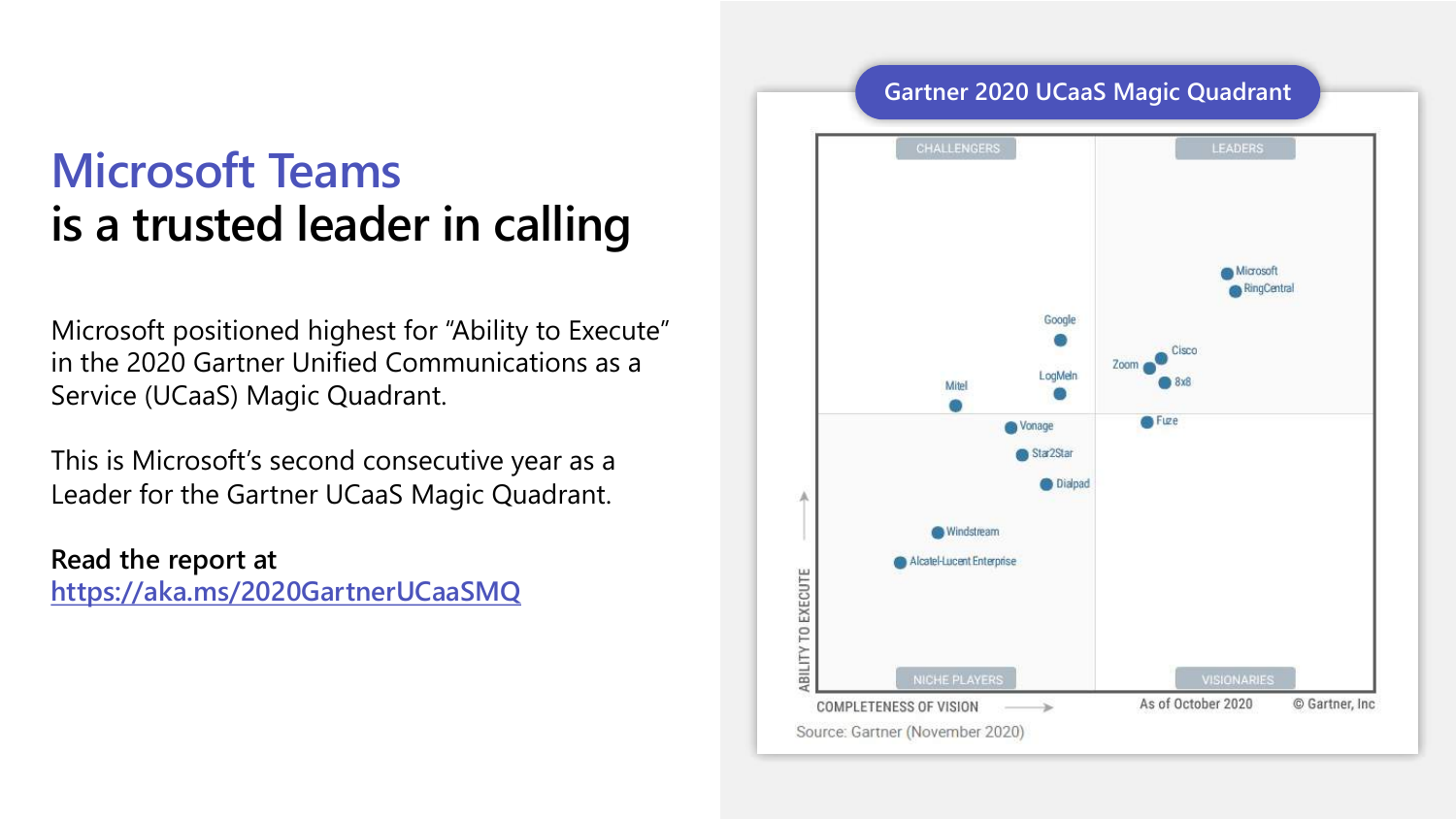

### **CenturyLink uses Microsoft Teams to stay connected through change, and help customers do the same**

"The various capabilities in Teams are helping us assist our customers through this unprecedented timeour business continuity means our customers can stay connected and productive too."

#### **Fletcher Keister**

**Transformation Officer,** CenturyLink

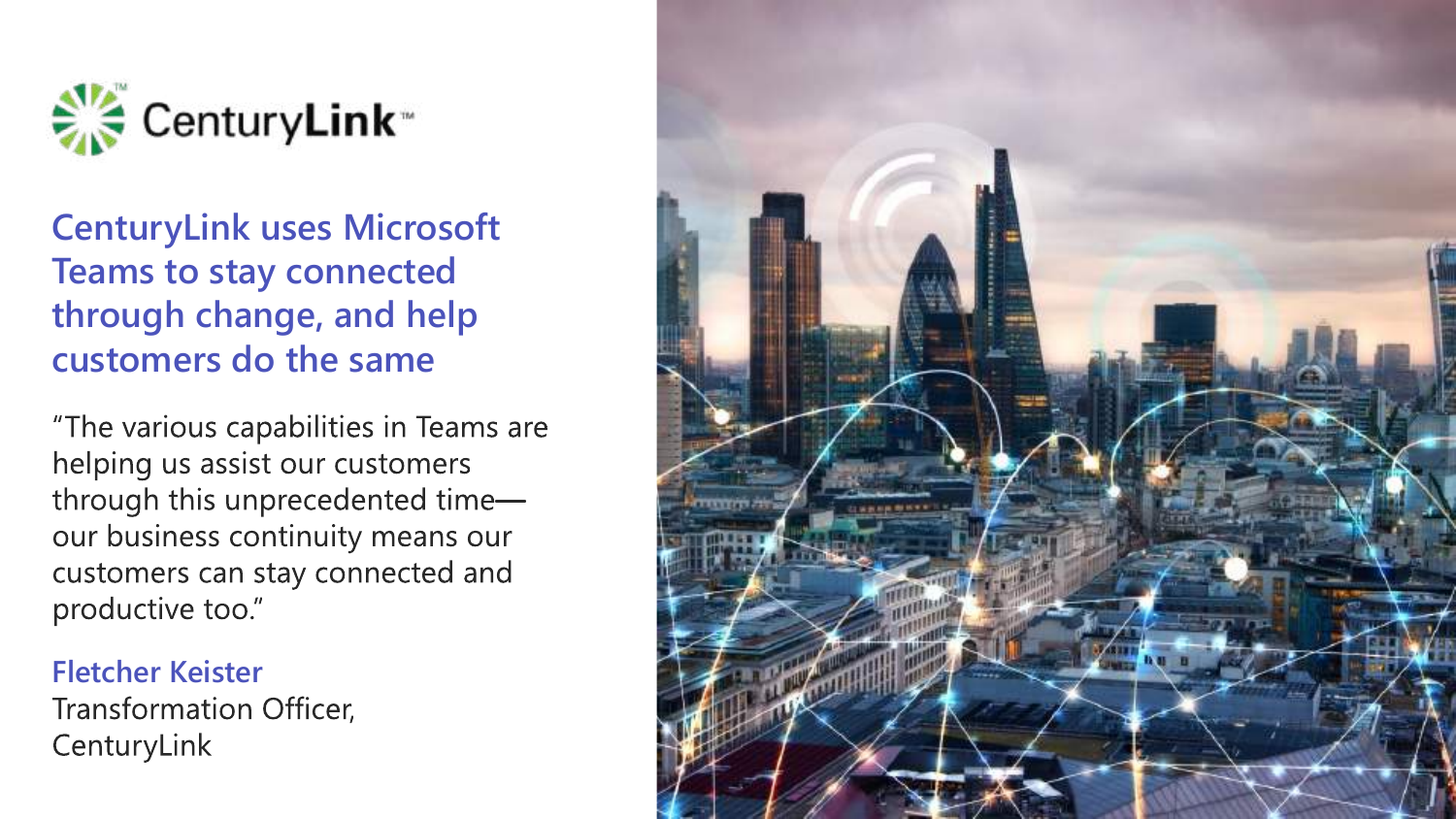## **What customers tell us**



#### **Stay connected with customers**

"The various capabilities in Teams are helping us assist our customers through this unprecedented time-our business continuity means our customers can stay connected and productive too."

#### **Fletcher Keister**

Chief Transformation Officer, CenturyLink



**"To maximise the benefits of Microsoft Teams, we needed to work closely with an experienced Microsoft Adoption Partner…**

ComputerWorld worked closely with our key stakeholders in IT to identify business requirements and match them to a complete telephony solution, centred in Teams. We've seen improved confidence levels with the functionality in Microsoft Teams, ensuring better communication, productivity and engagement across the organisation."

**Louise Hamer** Head of IT, Newydd Group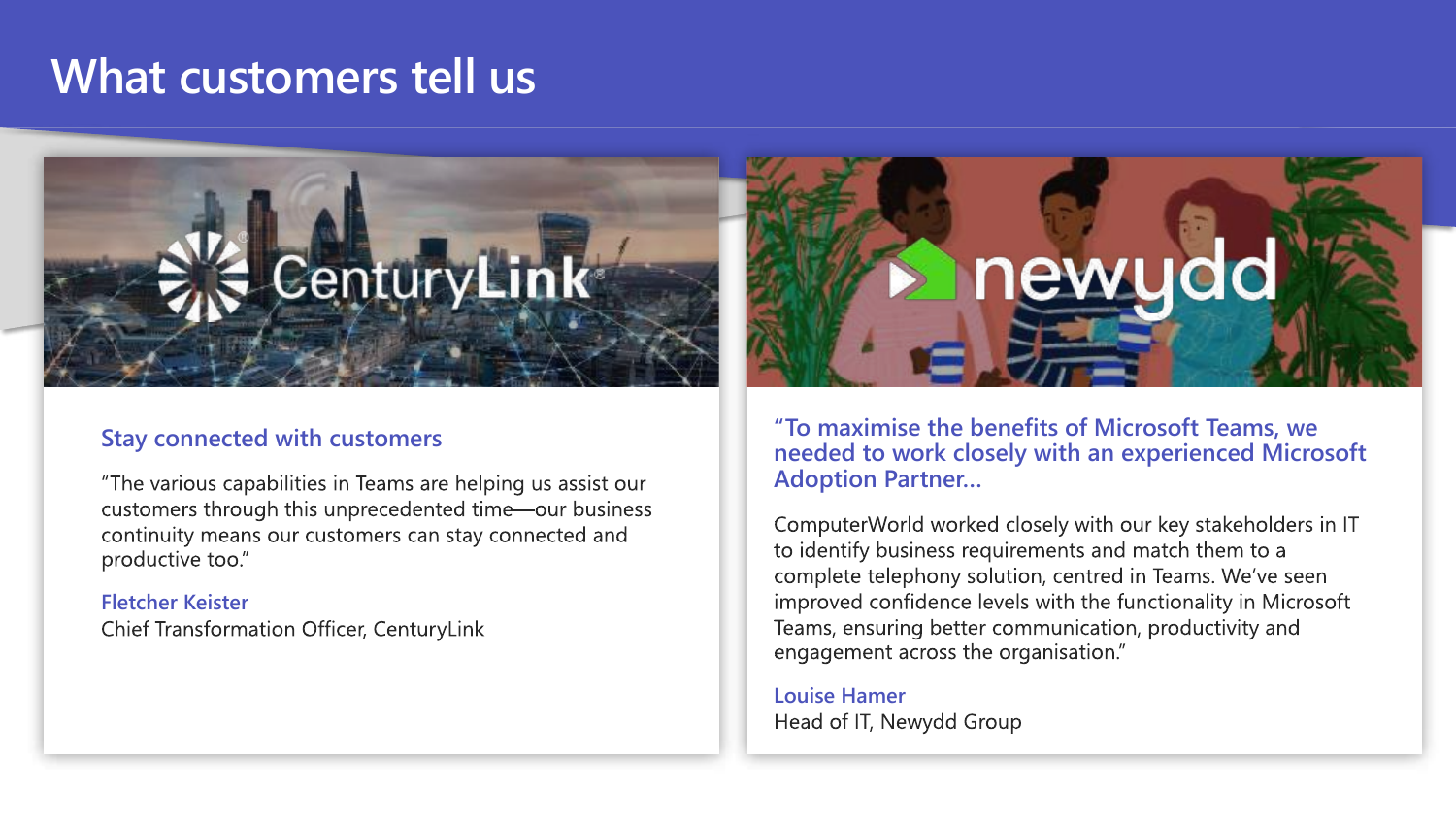## **How we can help**

ComputerWorld shares a long, in-depth partnership with Microsoft, and delivers a wide range of Microsoft solutions.

Since the launch of Microsoft Teams, ComputerWorld has invested heavily to ensure that we can support our customers on their transformational journeys to the cloud, through the new hub for cloud-based collaboration: Microsoft Teams.

At ComputerWorld, we'll take the time to understand your specific collaboration and telephony needs, and demonstrate how these can be fulfilled by Microsoft Teams.

This includes business requirements like autoattendants, calling queues and even advanced requirements such as contact centre solutions.

Once we have a complete picture of your needs, we can design the right Microsoft Calling solution for you, including calling plans, devices, and meeting room solutions where needed.

This isn't where our journey ends: We help you to fully implement the solution, train your team to make the most out of how to use it, and of course, offer full support services.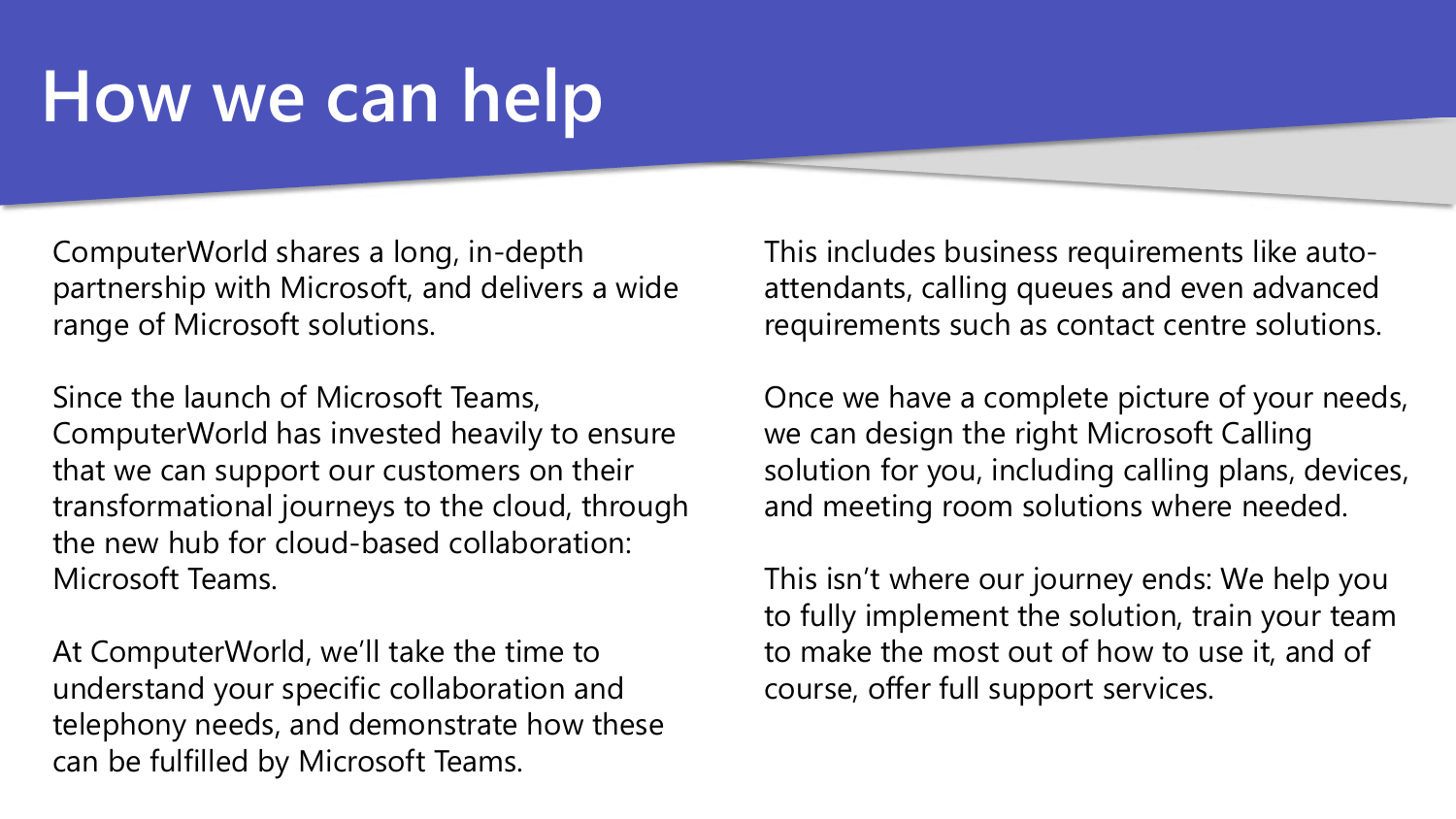## **Getting started is simple**

#### **Microsoft Teams Business Voice — Demonstration and Discovery Session**

Join one of ComputerWorld's Business Voice specialists to see Microsoft Voice and Video calling in action. We'll demonstrate the technology available to you from both a user's and an administrator's perspective, and discuss your unique needs to provide a roadmap to implementing your recommended solutions.

Your main takeaways from this session will be a greater sense of education and confidence in your options, clarity surrounding licensing options and a clearly defined process to move towards a proof of concept within your organisation.

**Chat with a specialist today <https://www.computerworld.co.uk/teamscalling>**



**ComputerWorld has achieved the following Microsoft endorsements:**

Gold: Application Integration Gold: Project and Portfolio Management Gold: Cloud Productivity Silver: Collaboration and Content Silver: Cloud Platform

#### **For more information, please contact:**

Megan Warren 01454338350 teamscalling@computerworld.co.uk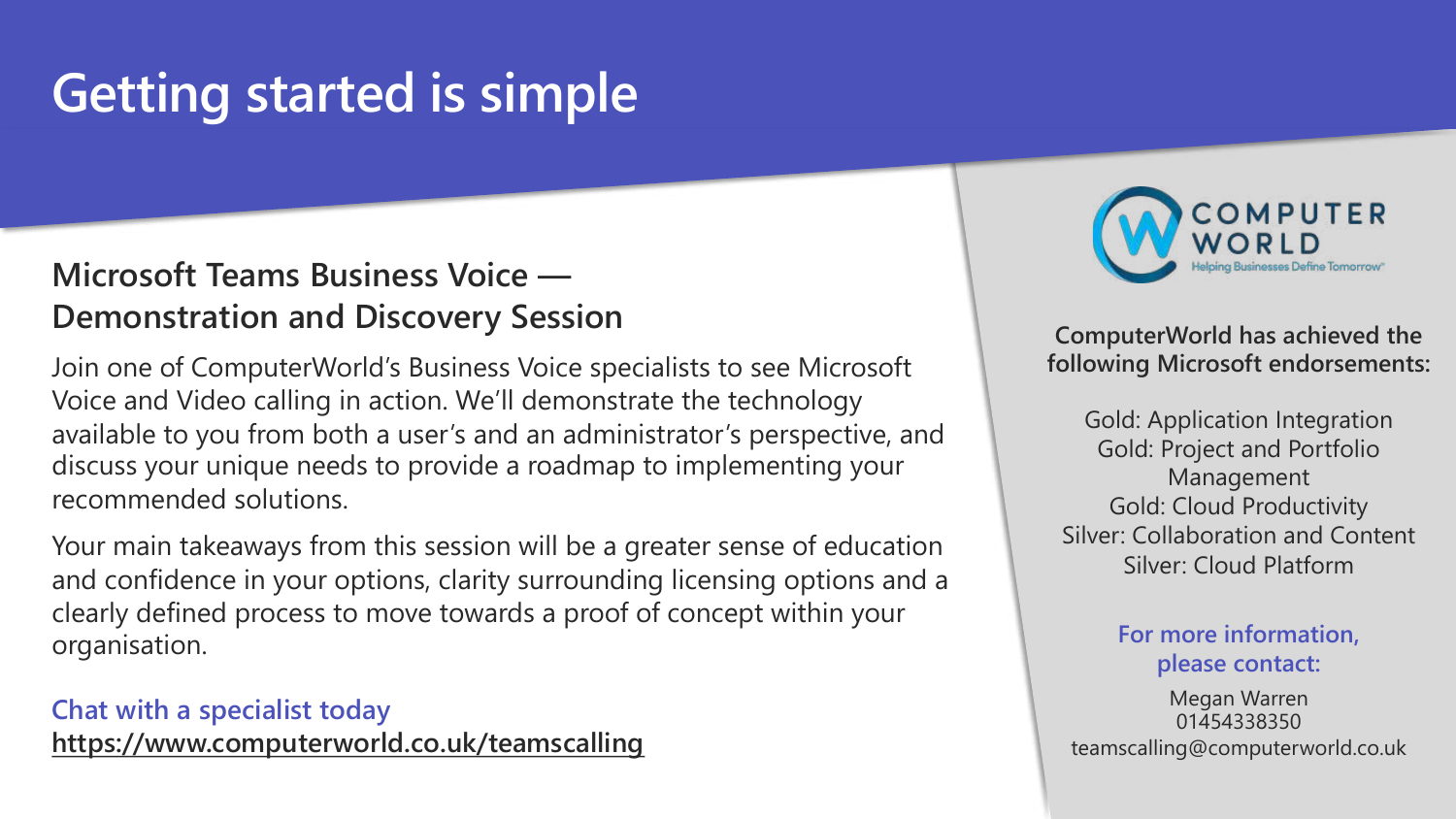